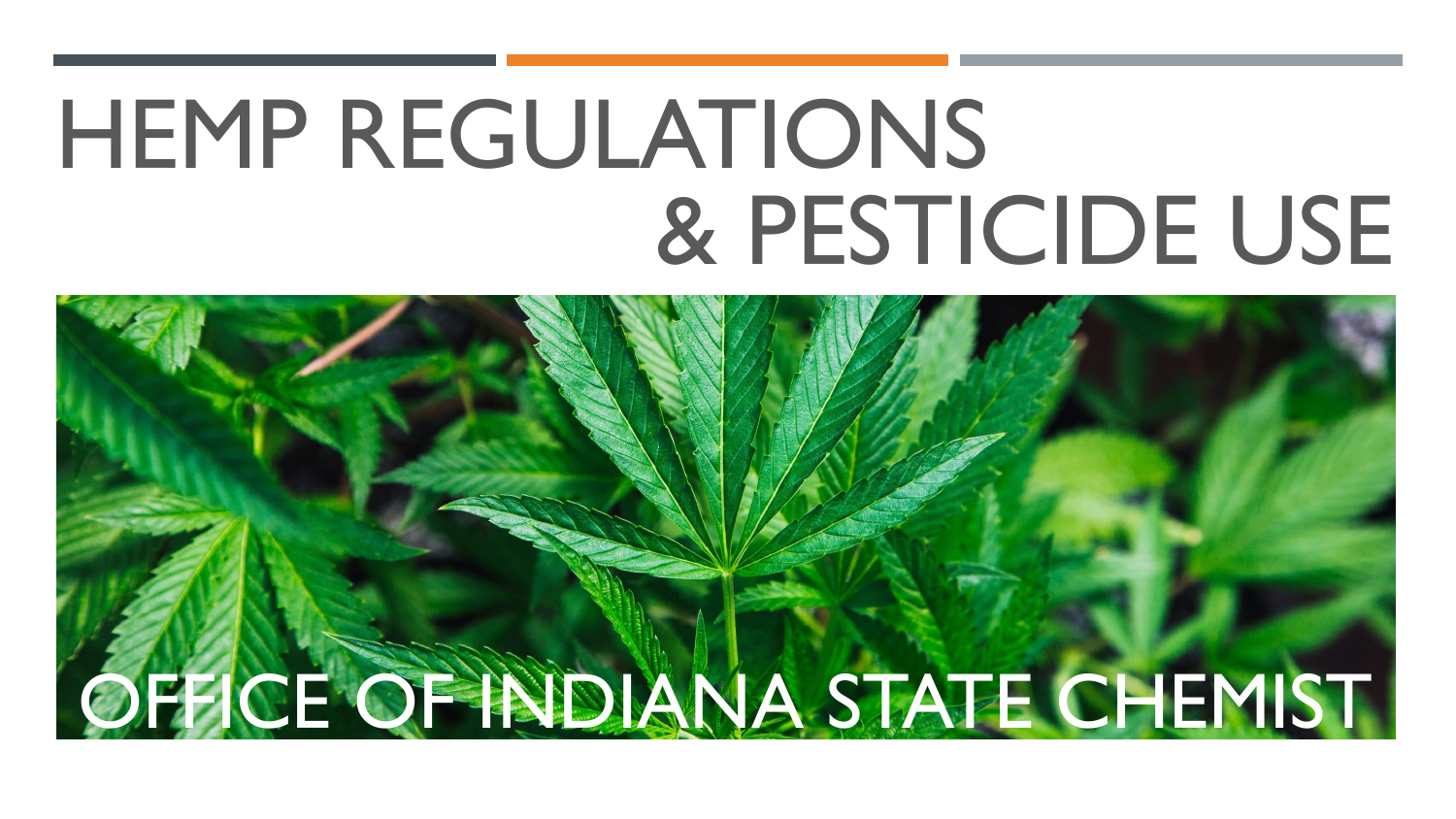# **OVERVIEW**

Hemp Regulations

- **Introduction Background**
- Pesticide Use on Hemp
	- Federal EPA
	- Criteria States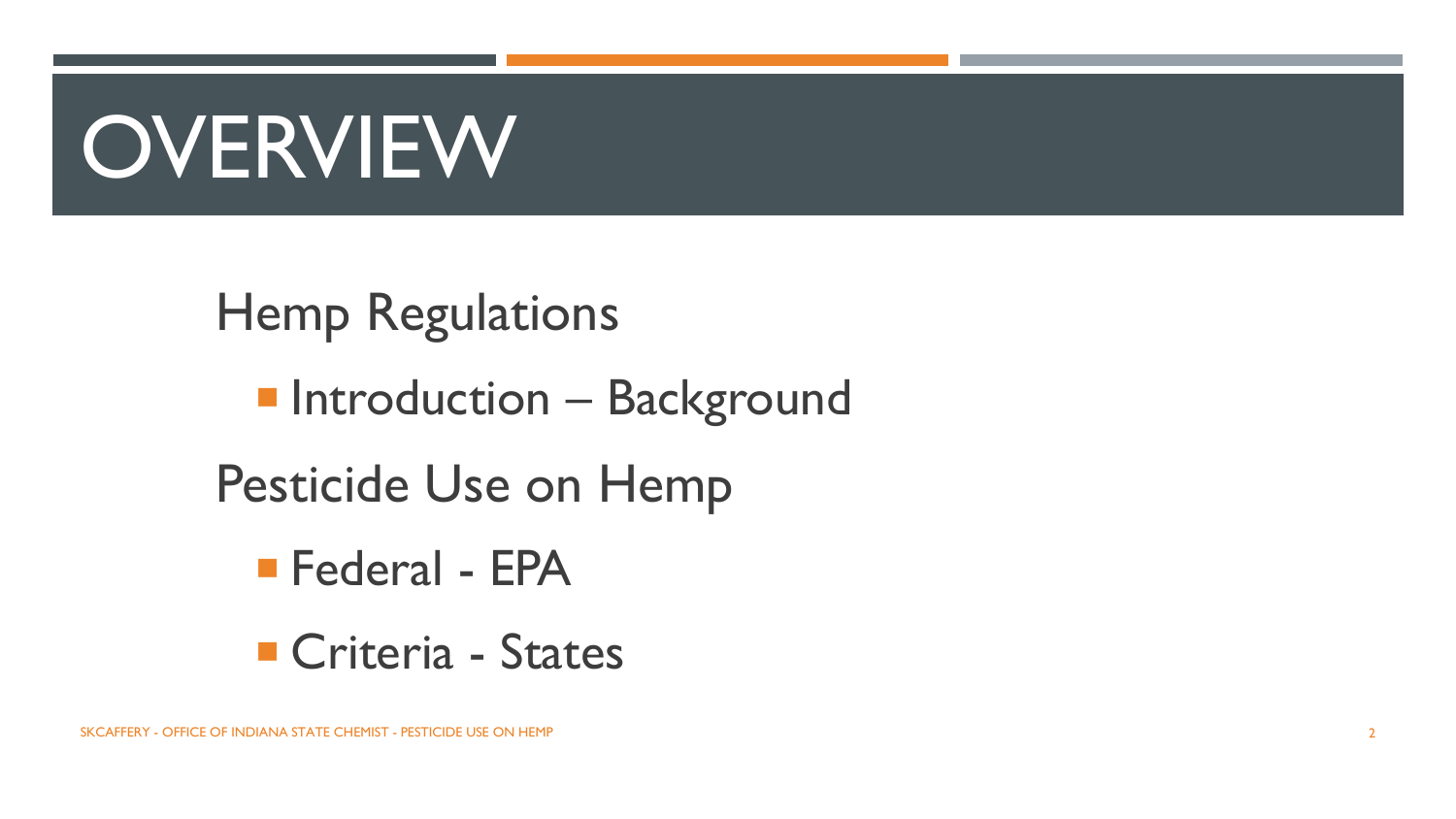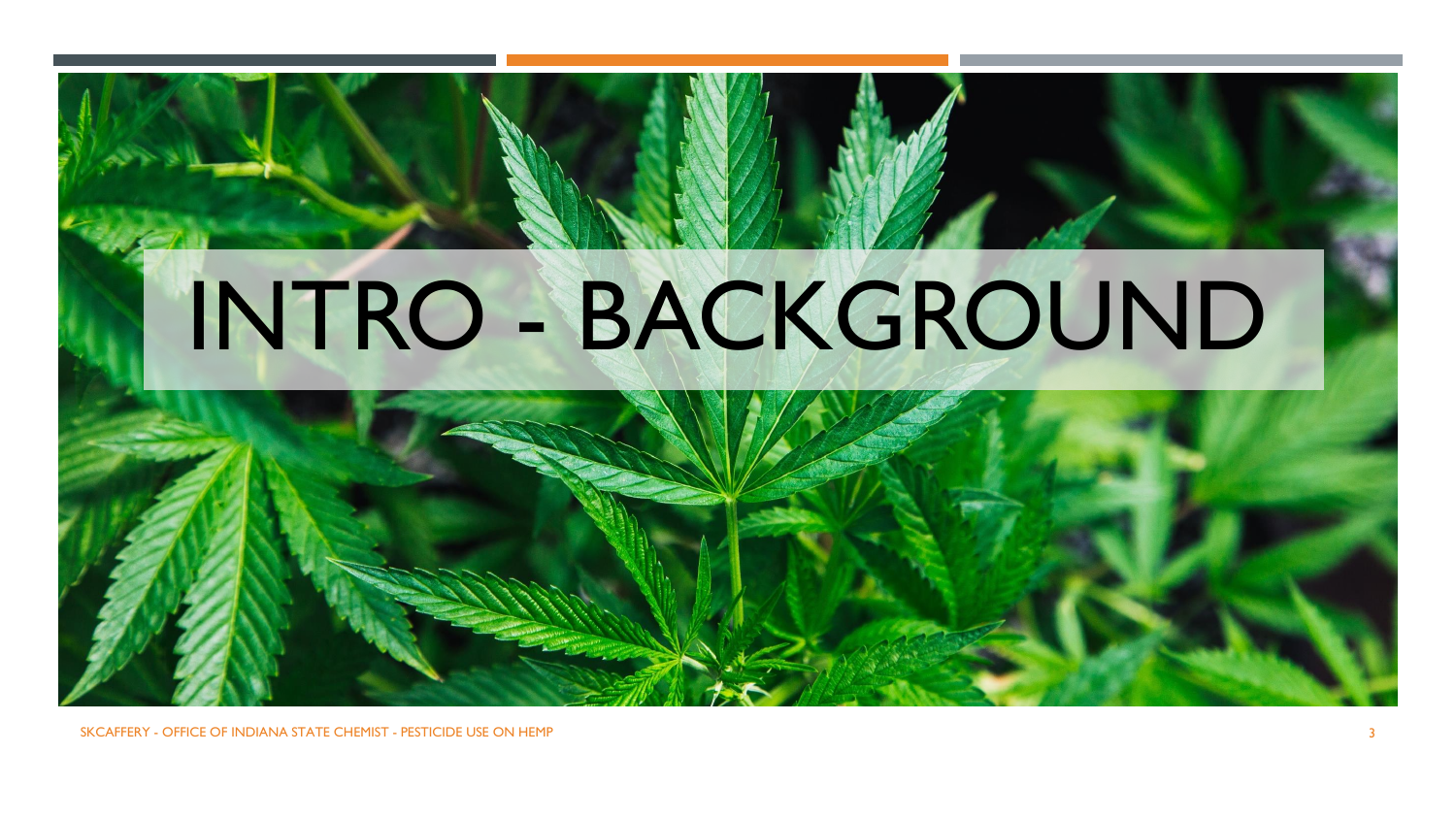## FEDERAL

#### 2014 Farm Bill

- **The 2014 federal Farm Bill allowed for production of** industrial hemp if:
	- the industrial hemp was cultivated for purposes of research; and
	- it was allowed under state law.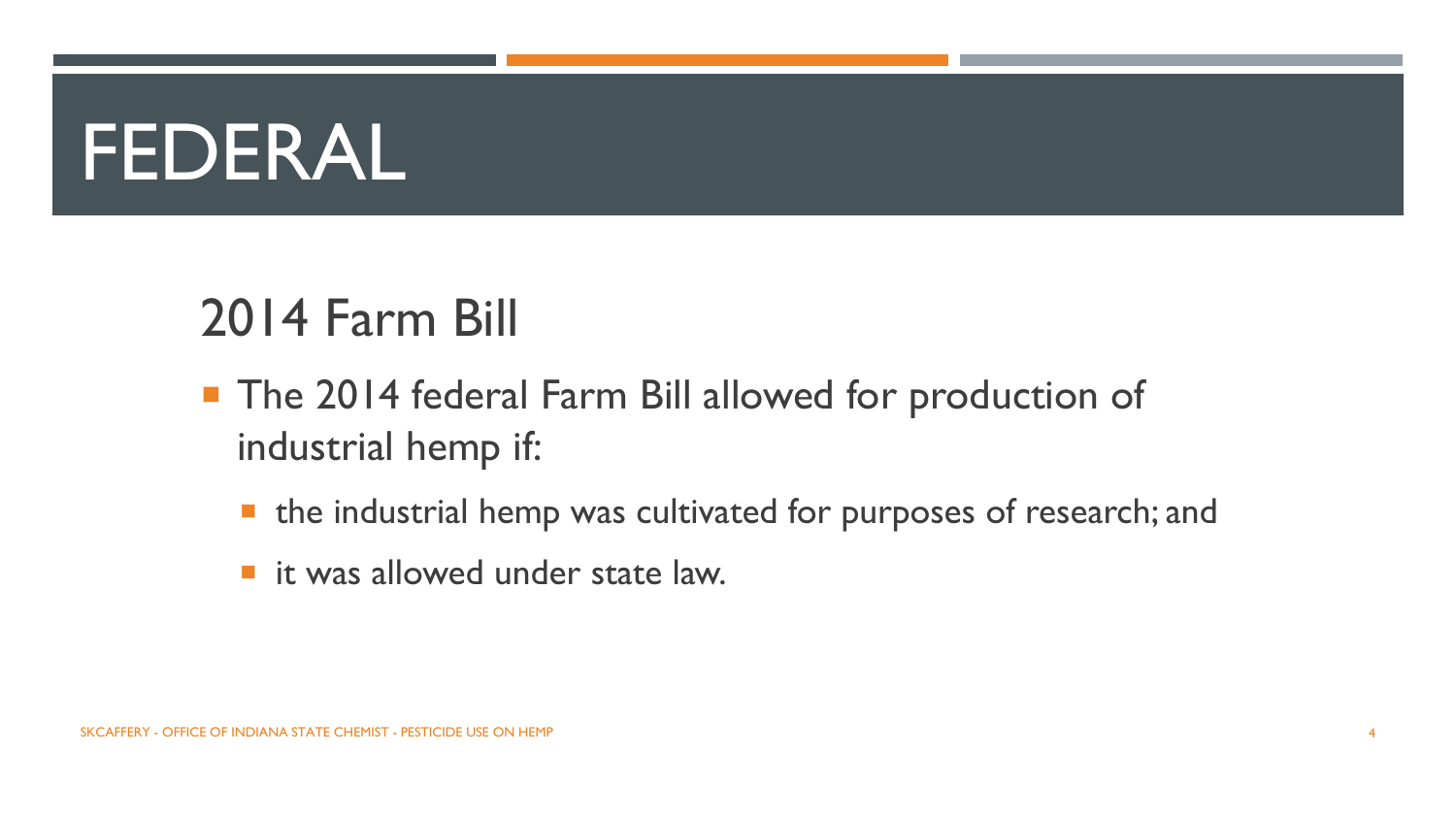## FEDERAL

#### 2018 Farm Bill

- **Defines Industrial Hemp**
- Removed Industrial Hemp from Schedule 1 status
- State Departments are charged with creating a plan to monitor & regulate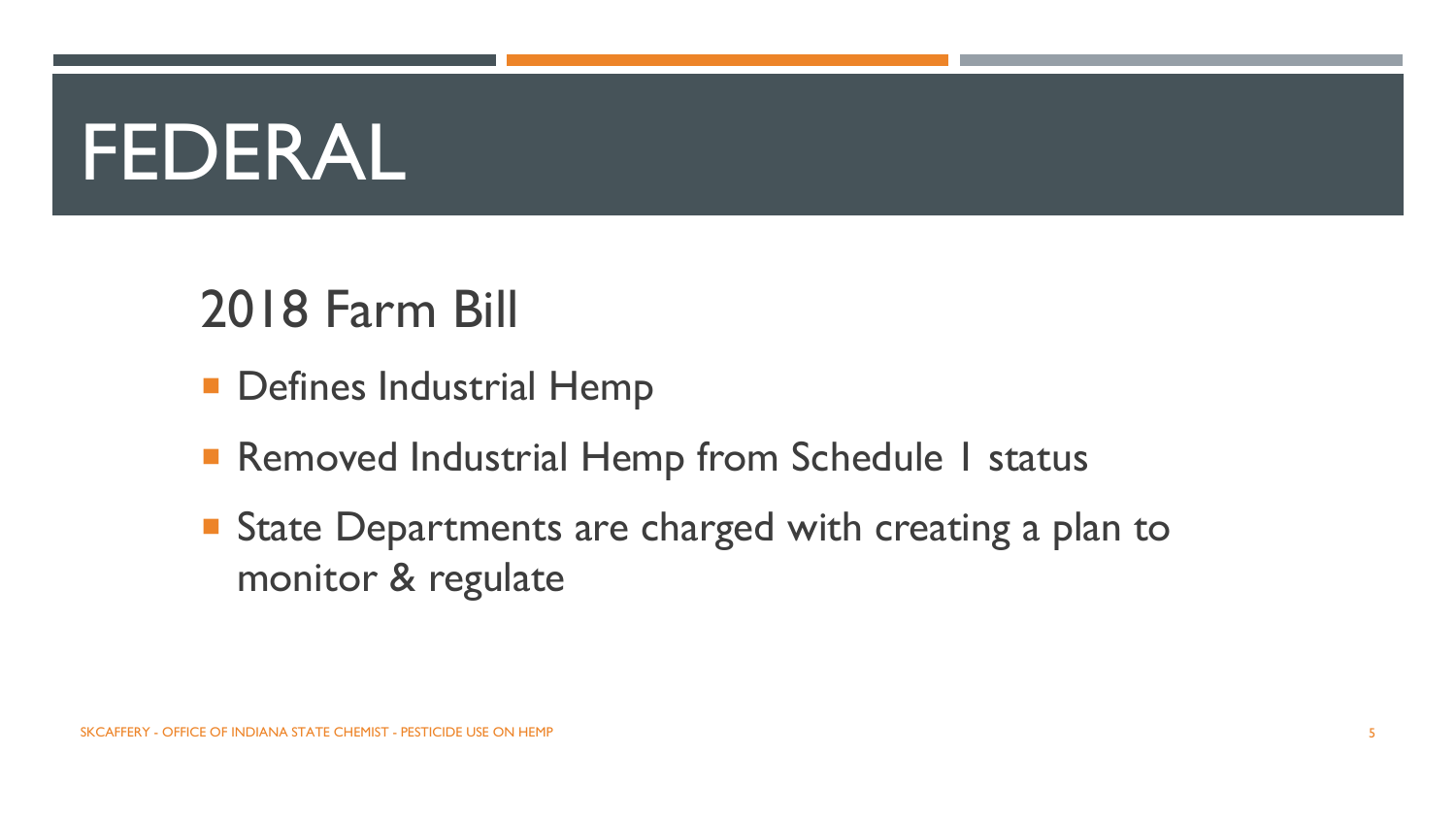# INDIANA

#### 2019: Research plots

- **140 licenses**
- **Dutdoor Grow Sites: 5,000 proposed acres**
- **Indoor Grow Sites: 515,000 proposed square feet**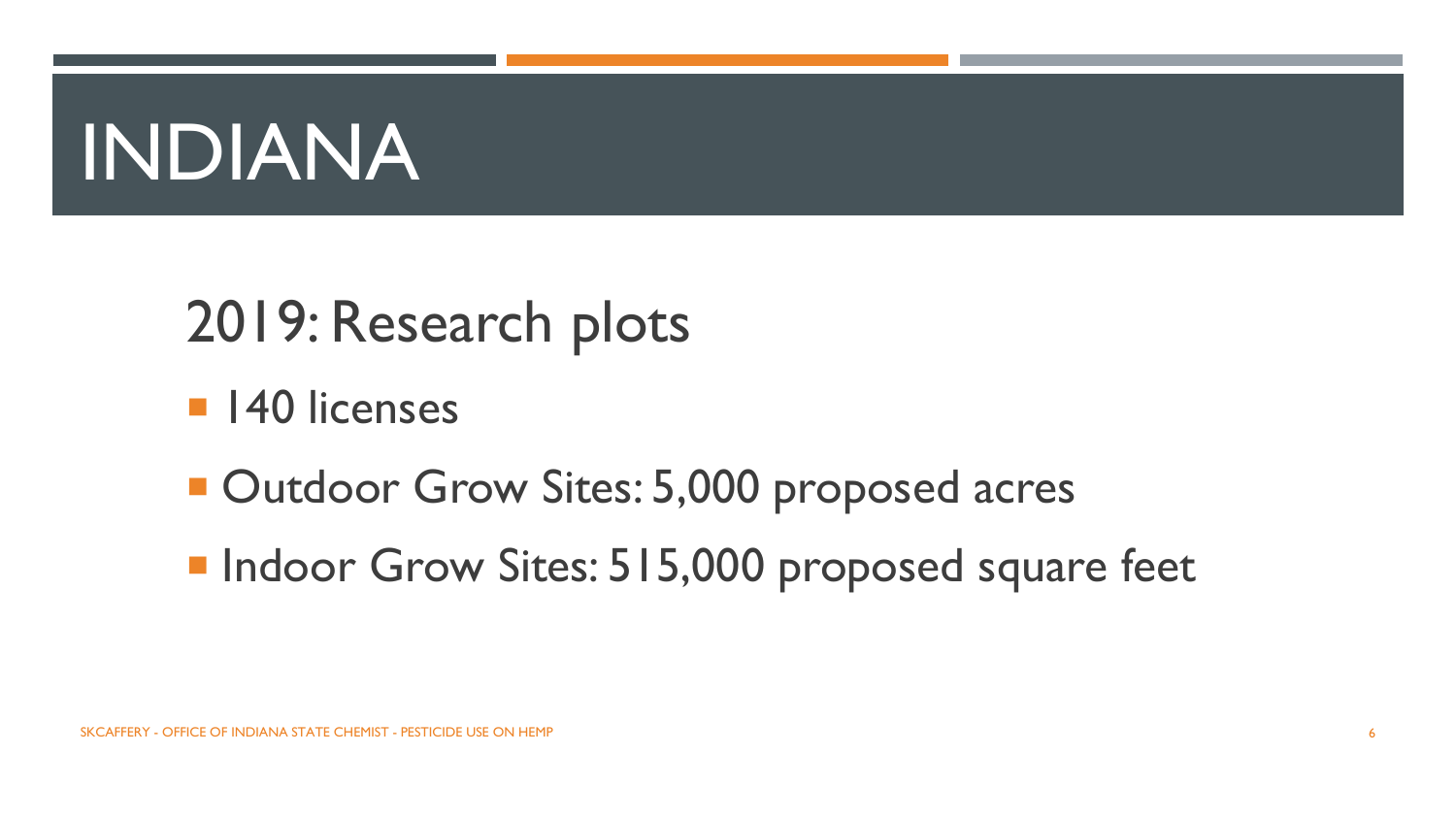# INDIANA

#### 2020: Proposed Rule 15-15-13

- **No. 2018 Will require growers, handlers, and processors to be licensed**
- OISC must monitor production to insure that hemp plants do not contain more than 0.3% THC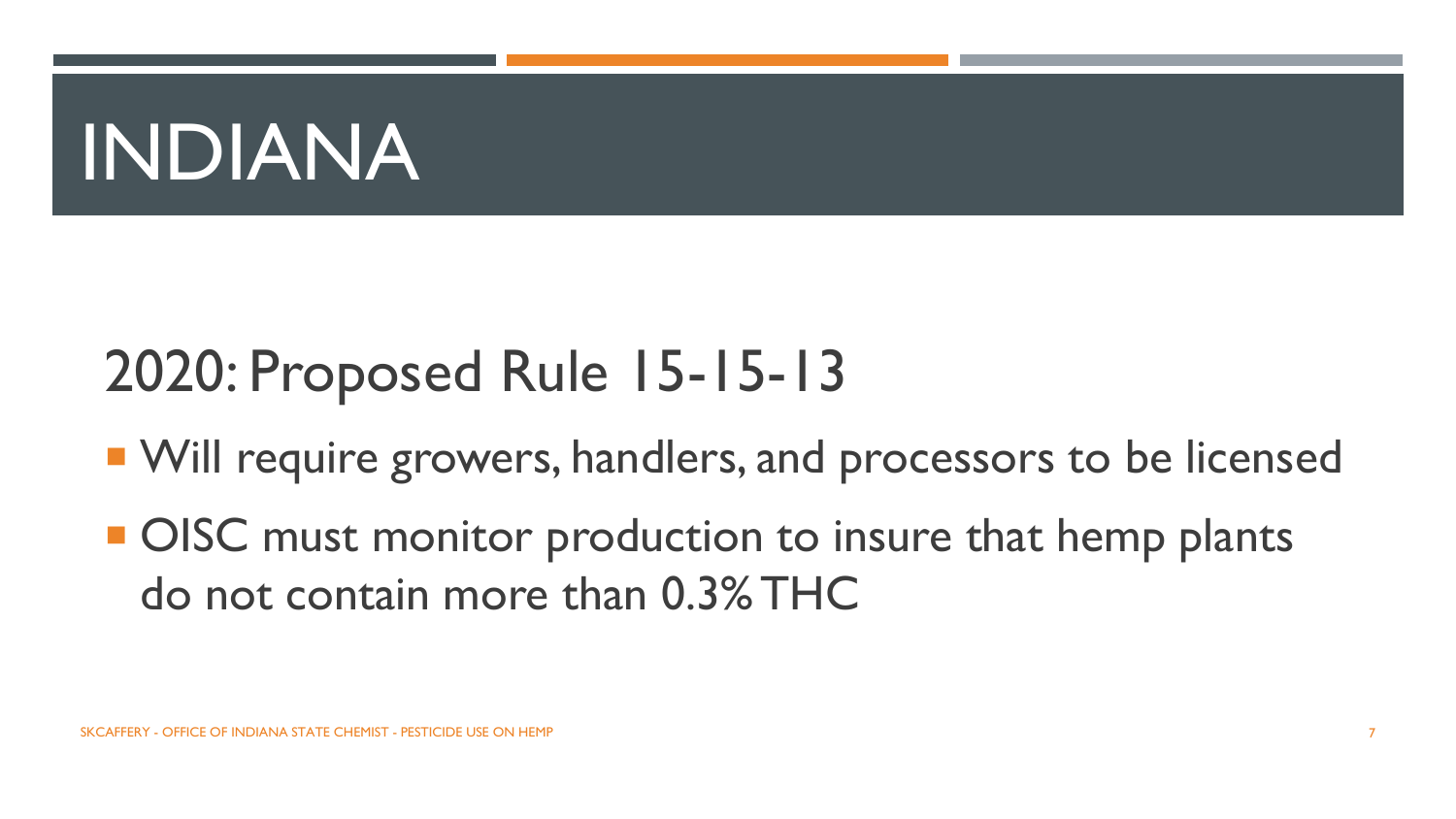#### PESTICIDE USE ON HEMP & CRITERIA FOR INDIANA STATE LIST OF ACCEPTABLE PRODUCTS

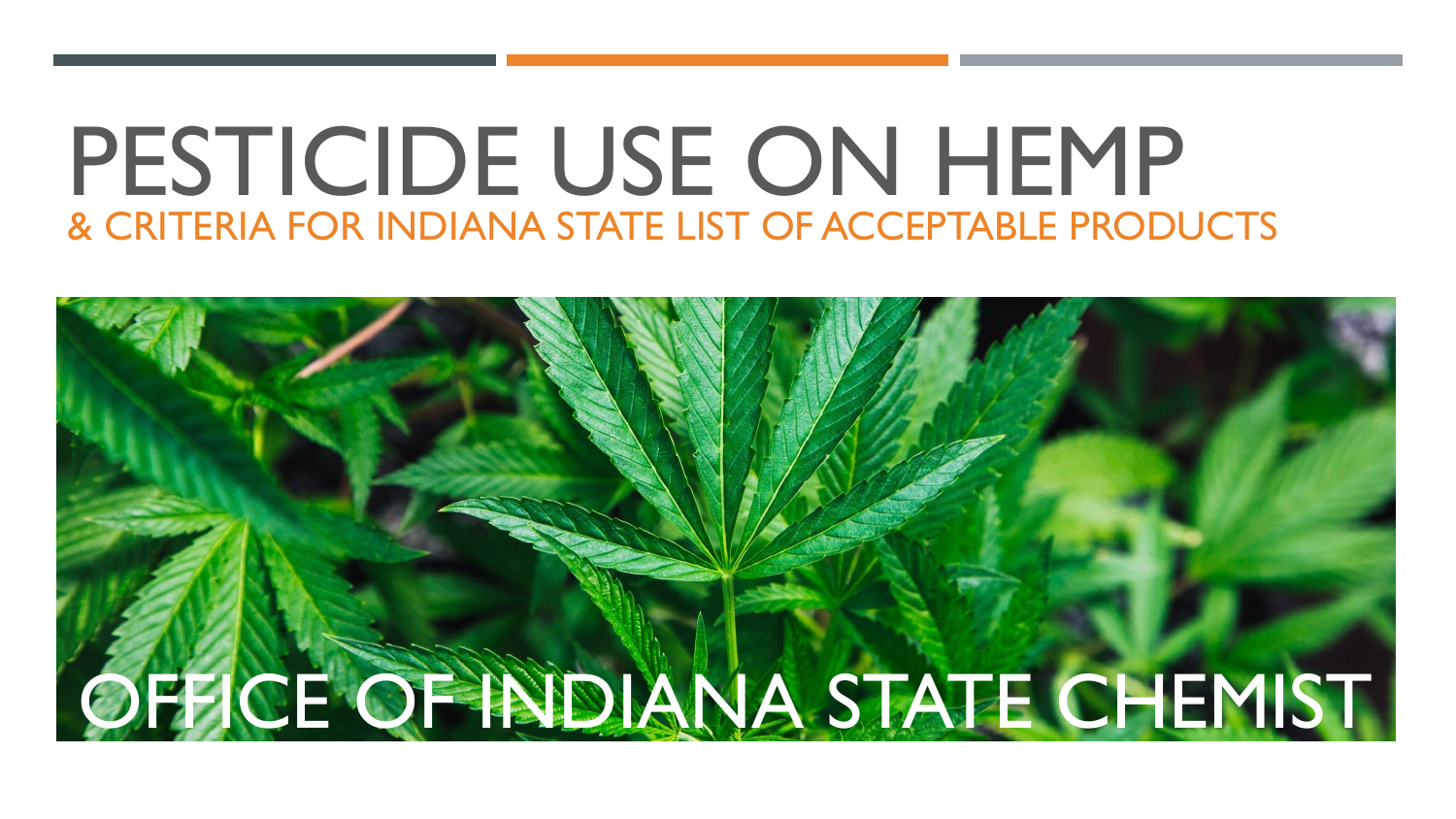#### FEDERAL

#### Pesticide Use on Hemp

- **Some pesticide labels do list industrial hemp**
- Currently, there are no established tolerances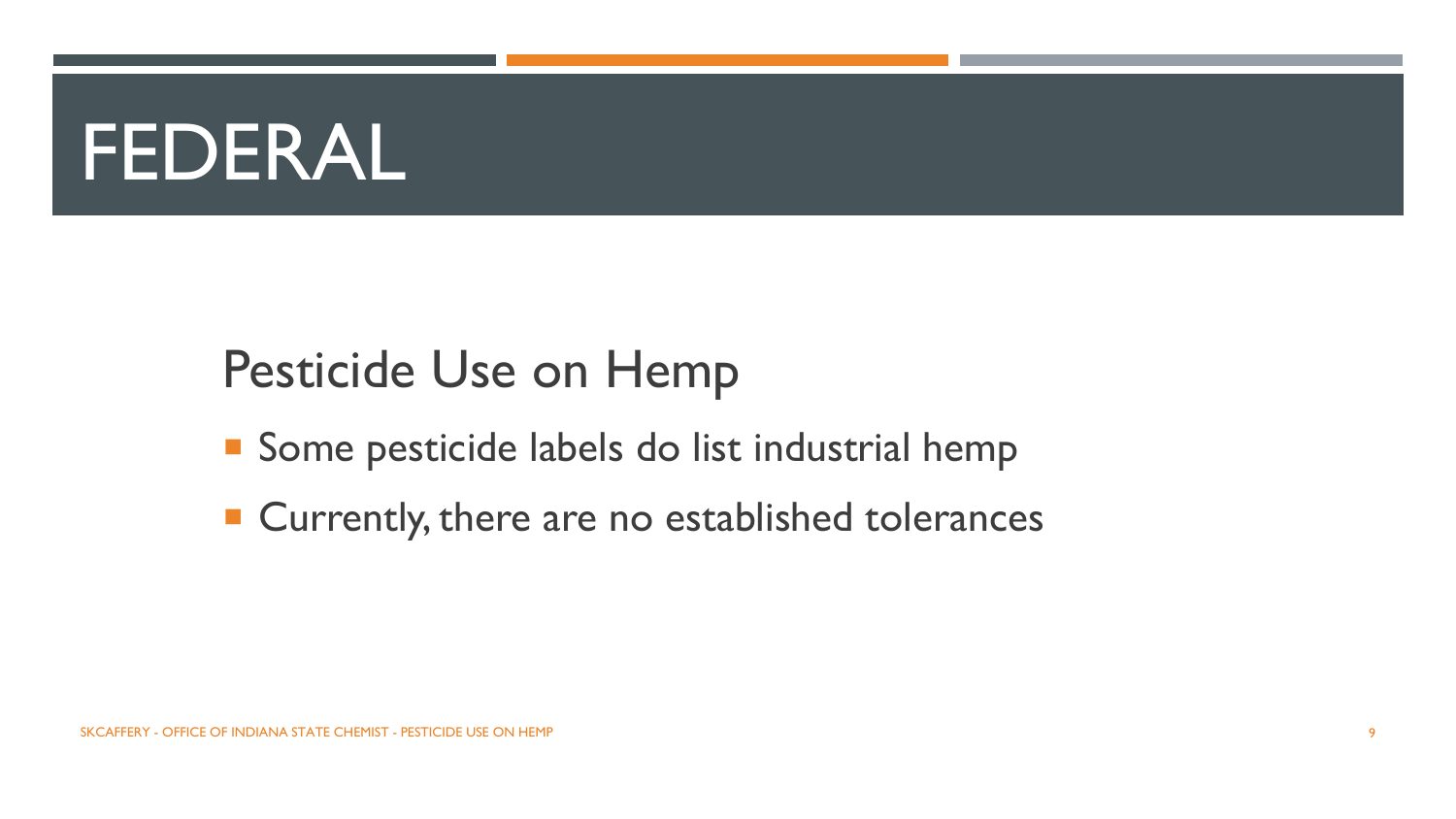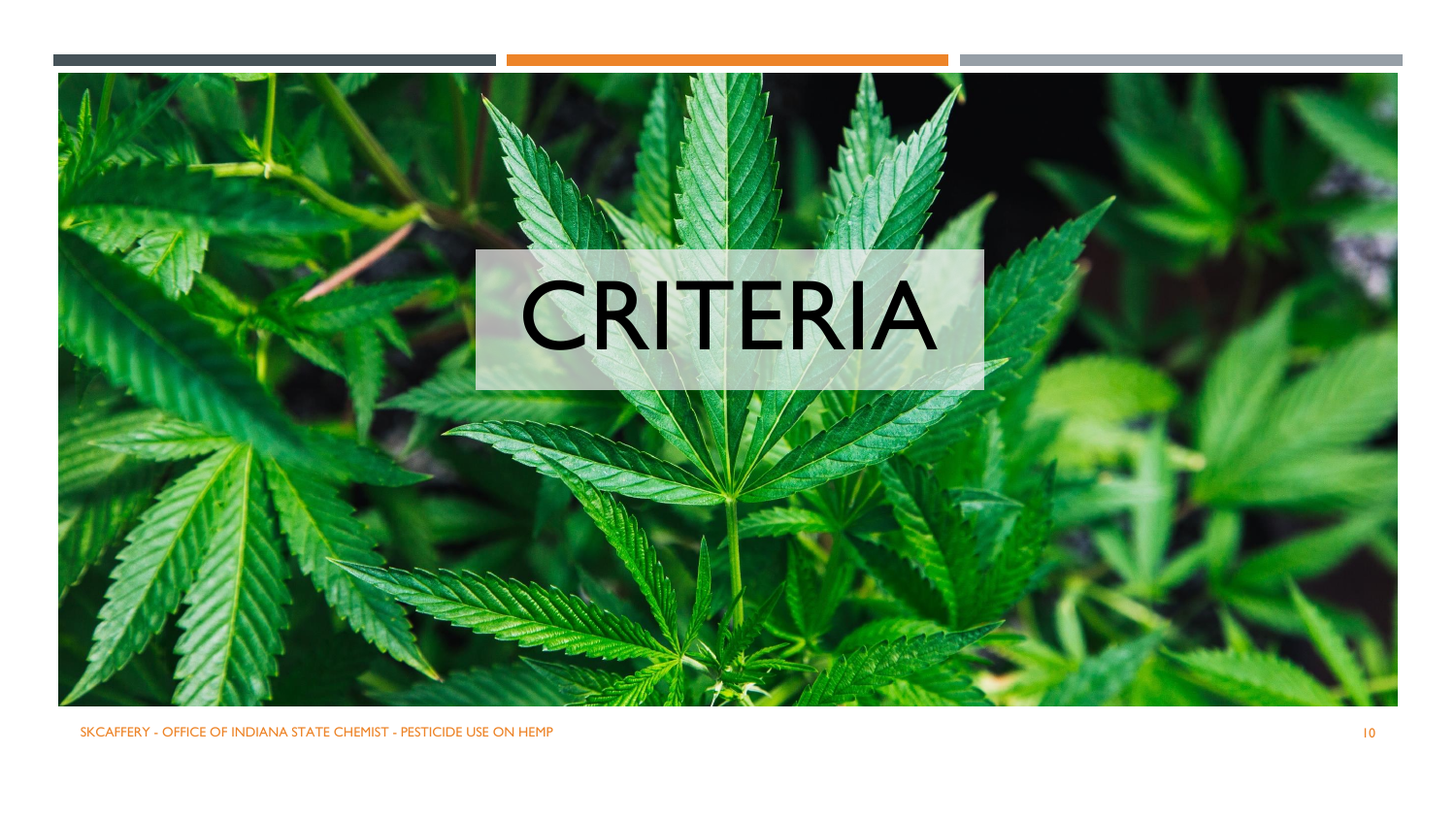# RECOMMENDATION FROM EPA

EPA response to SLN Request (Colorado, 2015)

A federally registered pesticide would be regarded as having similar use patterns if the product is approved for use:

- On food
- On tobacco
- By the same type of application method
- On crops with characteristics similar to cannabis
- In the same kind of structure or site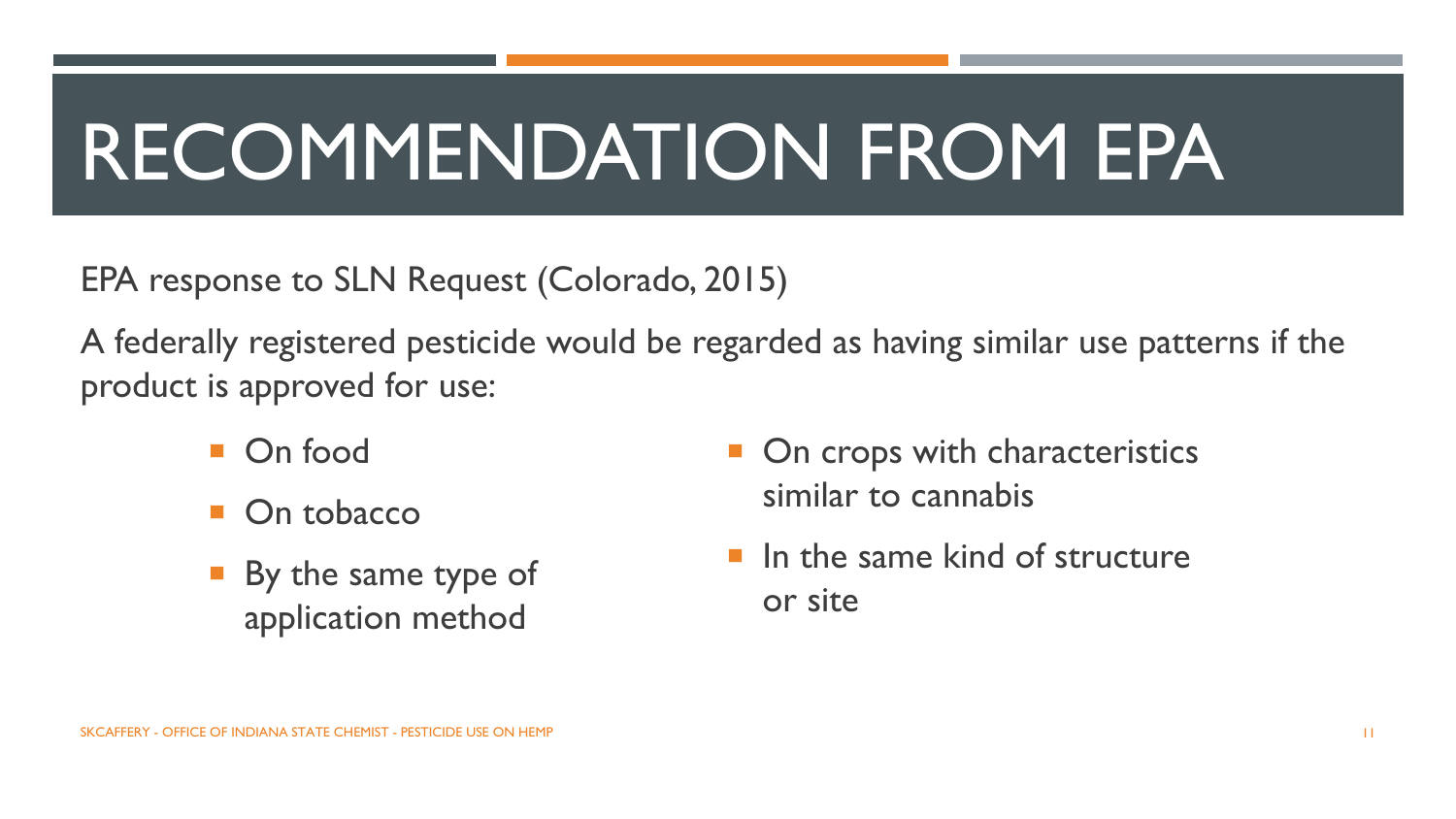# **CONCERNS**

AAPCO

- **Hemp should be treated and regulated as a food crop**
- **Pesticide use and extraction methods for concentrates (CBD oil)**

The Cannabis Horticultural Association

**How long pesticides persist on the plants and what classes of pesticides** are considered safe for use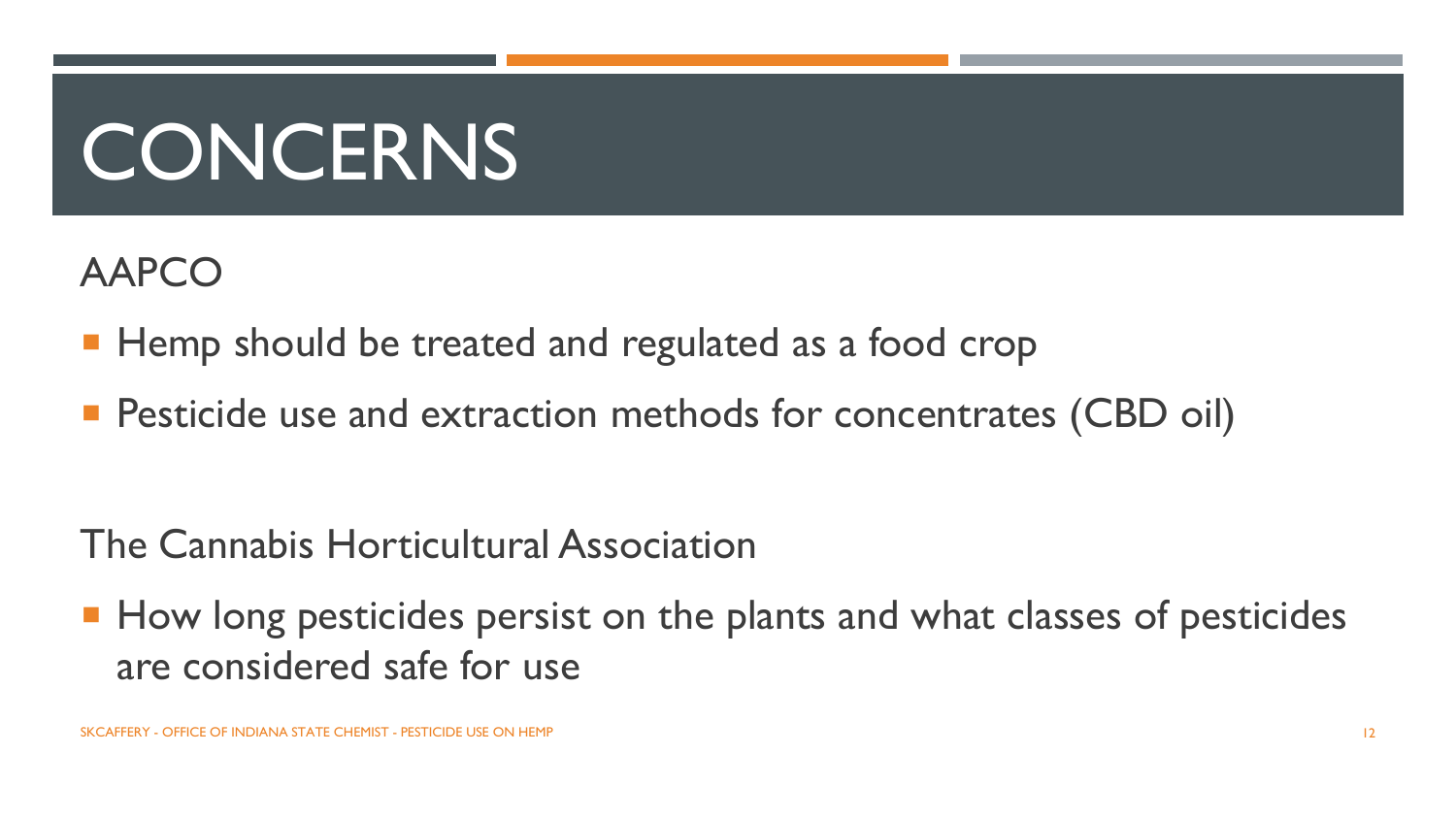# OTHER STATE CRITERIA

- **Label Language**
- **Must be registered in state**
- **Active Ingredients** 
	- Exempt from tolerance
	- Passed pyrolysis study (current use on tobacco)
- **Unspecified food crops or ambiguous label** language
- **Herb crops listed on label**
- Unspecified oilseed crops
- Use on crops intended for human consumption
- Specific use sites indoor/greenhouse/field
- Agricultural use label, intended for commercial sale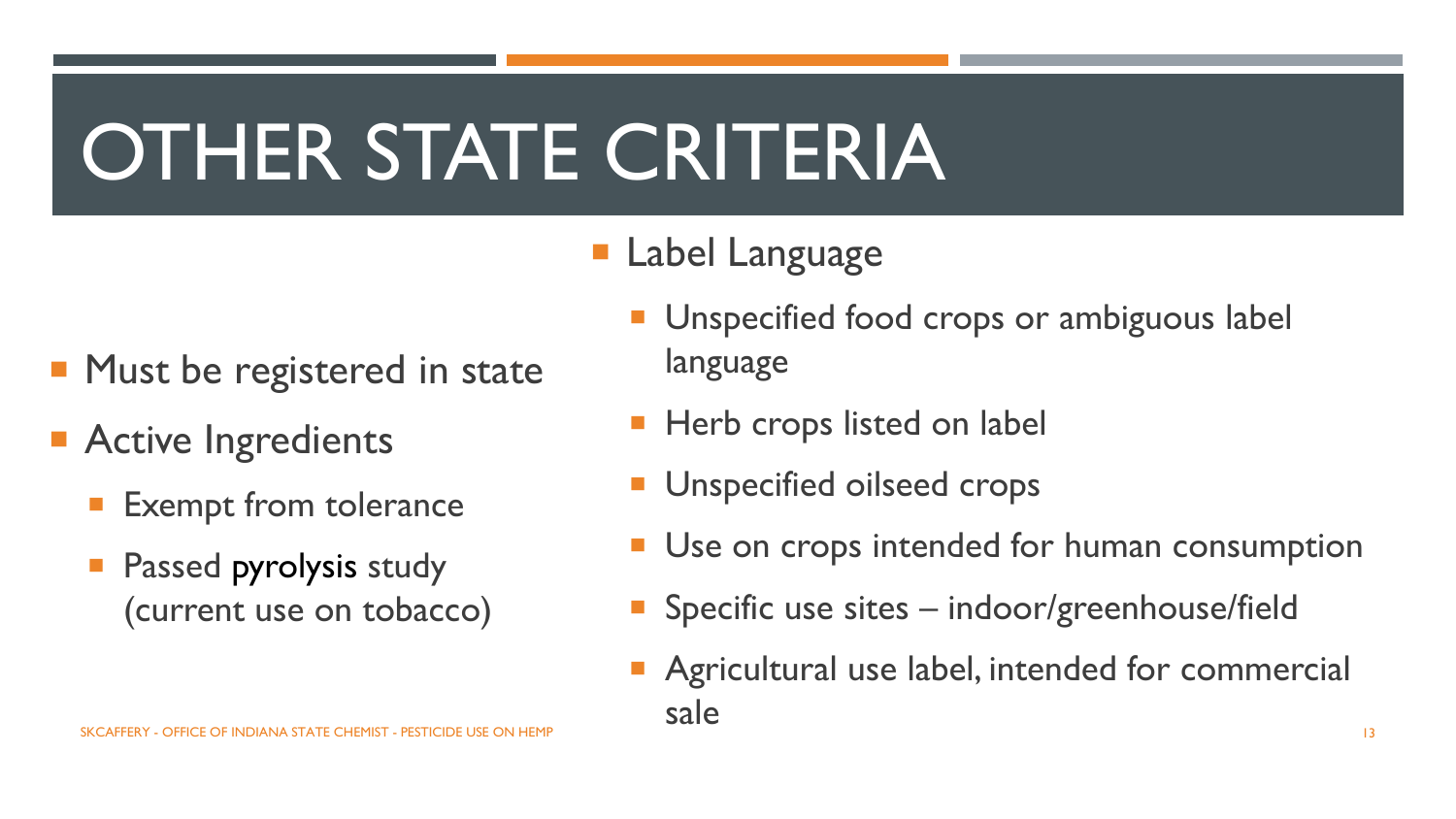# PROPOSED INDIANA CRITERIA

#### **All products**

- Products are registered in Indiana
- Active Ingredients are exempt from tolerance
- Label allows for use at the intended site of application
	- **E** (greenhouse, field)
- Label not specific to homeowner use

#### **Section 3, EPA Registered Pesticide**

**Active Ingredients used on tobacco** (pyrolysis study)

#### **25(b) Minimum Risk Pesticide**

**Inert ingredients are exempt from tolerance**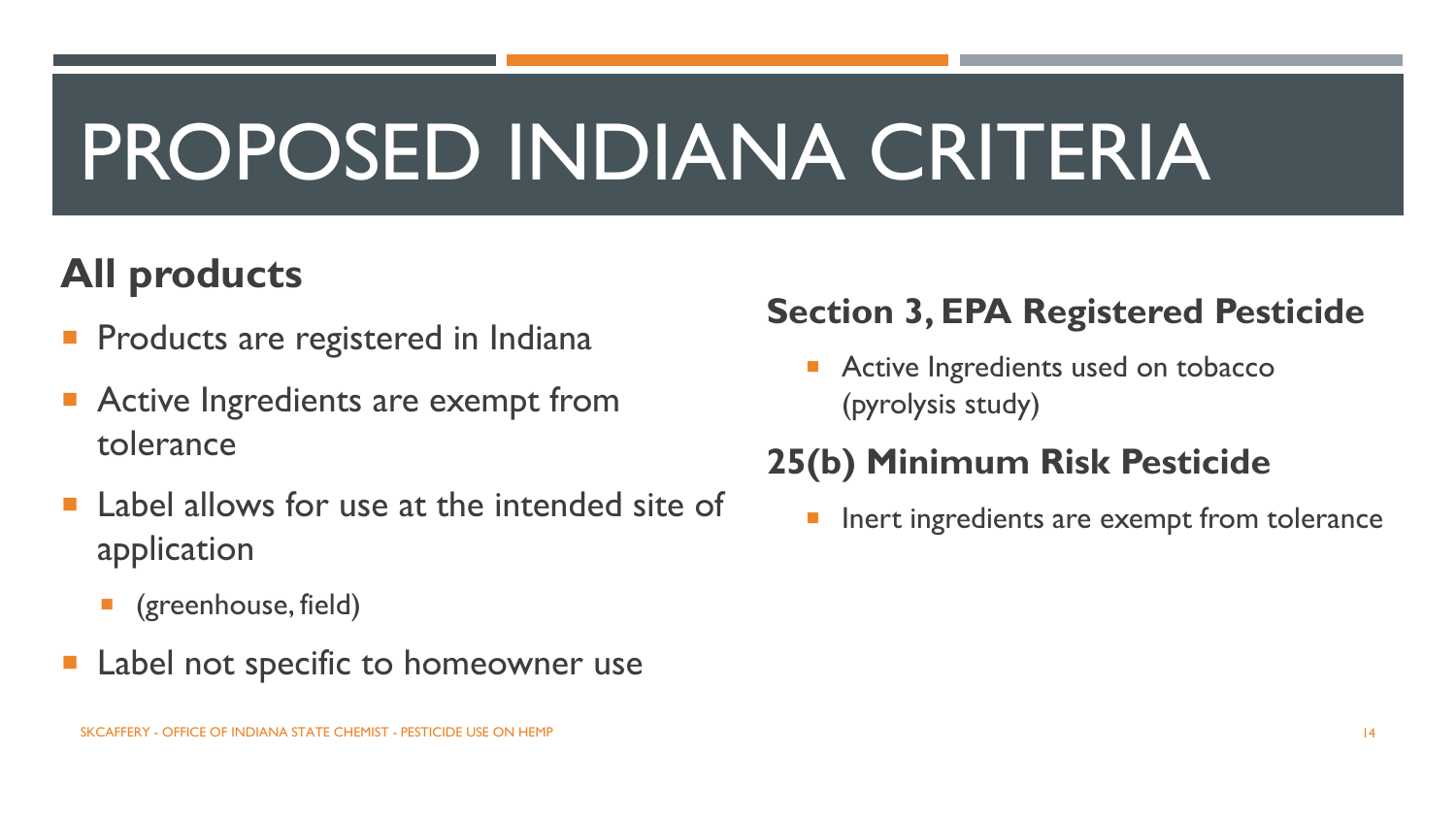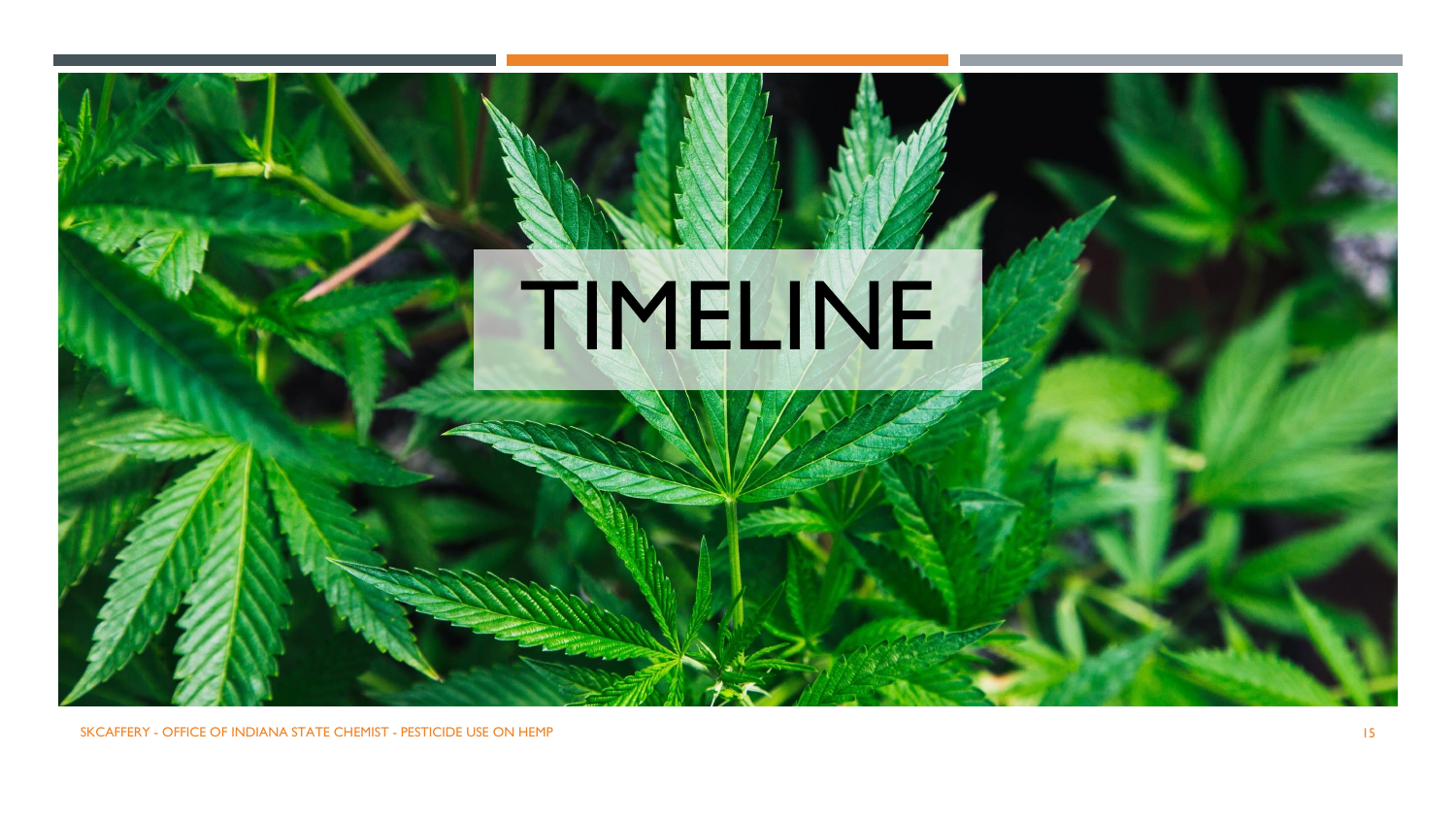# ESTIMATED TIMELINE

#### **August 7, 2019**

- **Present preliminary criteria to Indiana Pesticide Review Board**
- **Review of pesticide labels**
- **F** January 2020
	- **Finalize list based on 2020 renewals**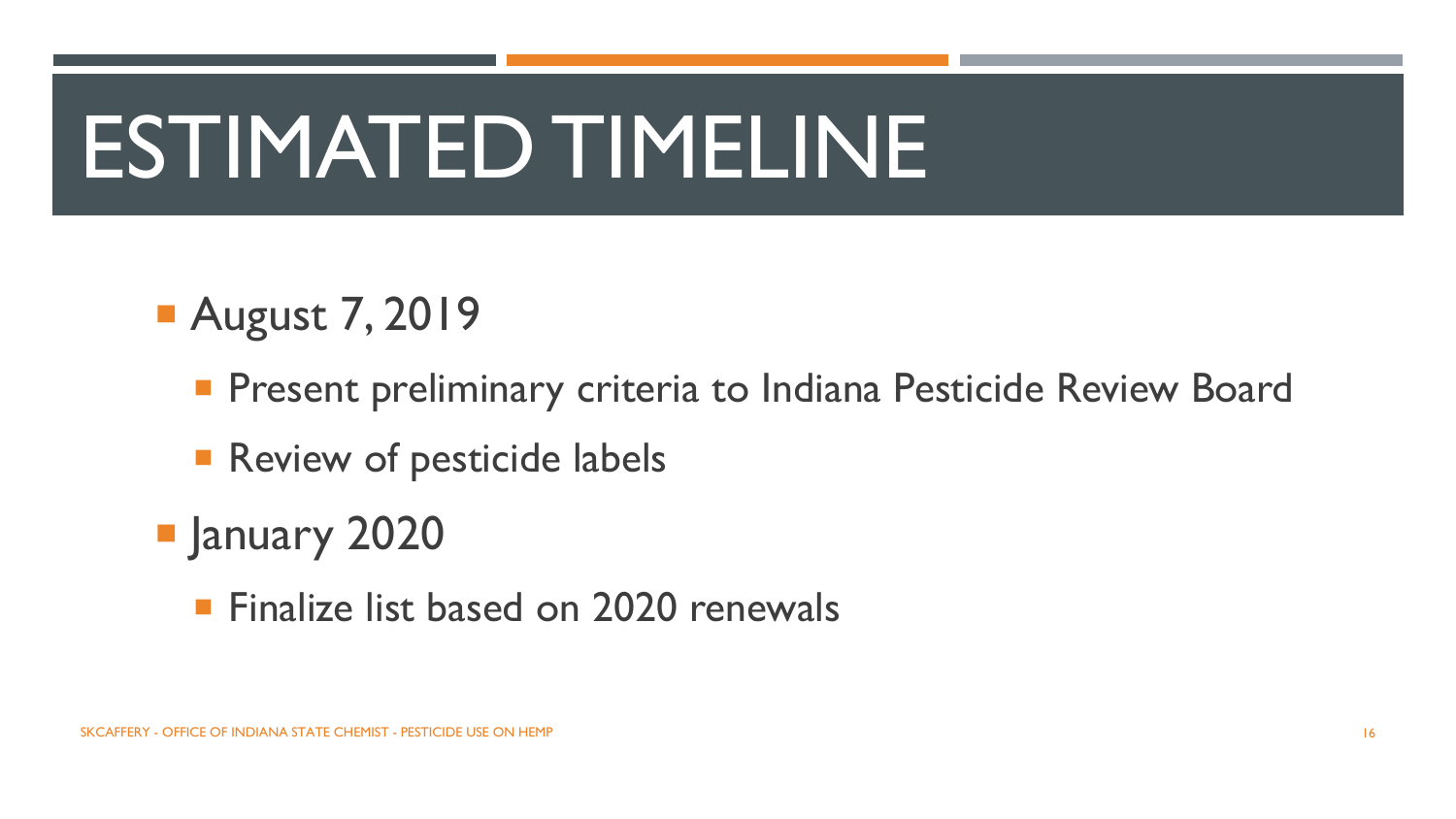